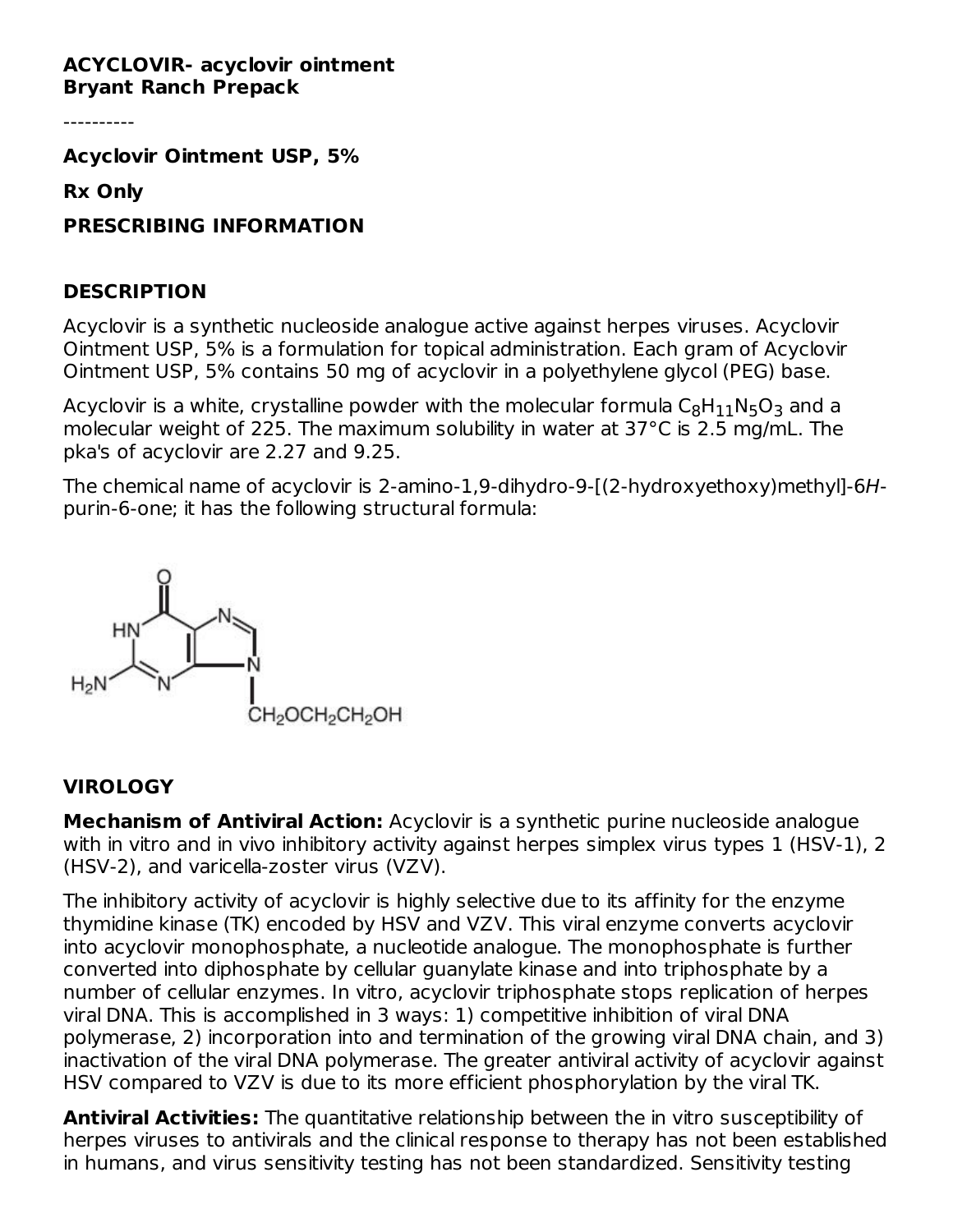results, expressed as the concentration of drug required to inhibit by 50% the growth of virus in cell culture (IC<sub>50</sub>), vary greatly depending upon a number of factors. Using plaque-reduction assays, the IC $_{50}$  against HSV isolates ranges from 0.02 to 13.5  $\,$ mcg/mL for HSV-1 and from 0.01 to 9.9 mcg/mL for HSV-2. The IC $_{50}$  for acyclovir against most laboratory strains and clinical isolates of VZV ranges from 0.12 to 10.8 mcg/mL. Acyclovir also demonstrates activity against the Oka vaccine strain of VZV with a mean IC $_{50}$  of 1.35 mcg/mL.

**Drug Resistance:** Resistance of HSV and VZV to acyclovir can result from qualitative and quantitative changes in the viral TK and/or DNA polymerase. Clinical isolates of HSV and VZV with reduced susceptibility to acyclovir have been recovered from immunocompromised patients, especially with advanced HIV infection. While most of the acyclovir-resistant mutants isolated thus far from immunocompromised patients have been found to be TK-deficient mutants, other mutants involving the viral TK gene (TK partial and TK altered) and DNA polymerase have been isolated. TK-negative mutants may cause severe disease in infants and immunocompromised adults. The possibility of viral resistance to acyclovir should be considered in patients who show poor clinical response during therapy.

# **CLINICAL PHARMACOLOGY**

Two clinical pharmacology studies were performed with Acyclovir Ointment USP, 5% in immunocompromised adults at risk of developing mucocutaneous HSV infections or with localized varicella-zoster infections. These studies were designed to evaluate the dermal tolerance, systemic toxicity, and percutaneous absorption of acyclovir.

In one of these studies, which included 16 inpatients, the complete ointment or its vehicle were randomly administered in a dose of 1-cm strips (25 mg acyclovir) 4 times a day for 7 days to an intact skin surface area of 4.5 square inches. No local intolerance, systemic toxicity, or contact dermatitis were observed. In addition, no drug was detected in blood and urine by radioimmunoassay (sensitivity, 0.01 mcg/mL).

The other study included 11 patients with localized varicella-zoster infections. In this uncontrolled study, acyclovir was detected in the blood of 9 patients and in the urine of all patients tested. Acyclovir levels in plasma ranged from <0.01 to 0.28 mcg/mL in 8 patients with normal renal function, and from <0.01 to 0.78 mcg/mL in 1 patient with impaired renal function. Acyclovir excreted in the urine ranged from <0.02% to 9.4% of the daily dose. Therefore, systemic absorption of acyclovir after topical application is minimal.

# **CLINICAL TRIALS**

In clinical trials of initial genital herpes infections, Acyclovir Ointment USP, 5% has shown a decrease in healing time and, in some cases, a decrease in duration of viral shedding and duration of pain. In studies in immunocompromised patients primarily with herpes labialis, there was a decrease in duration of viral shedding and a slight decrease in duration of pain.

In studies of recurrent genital herpes and of herpes labialis in nonimmunocompromised patients, there was no evidence of clinical benefit; there was some decrease in duration of viral shedding.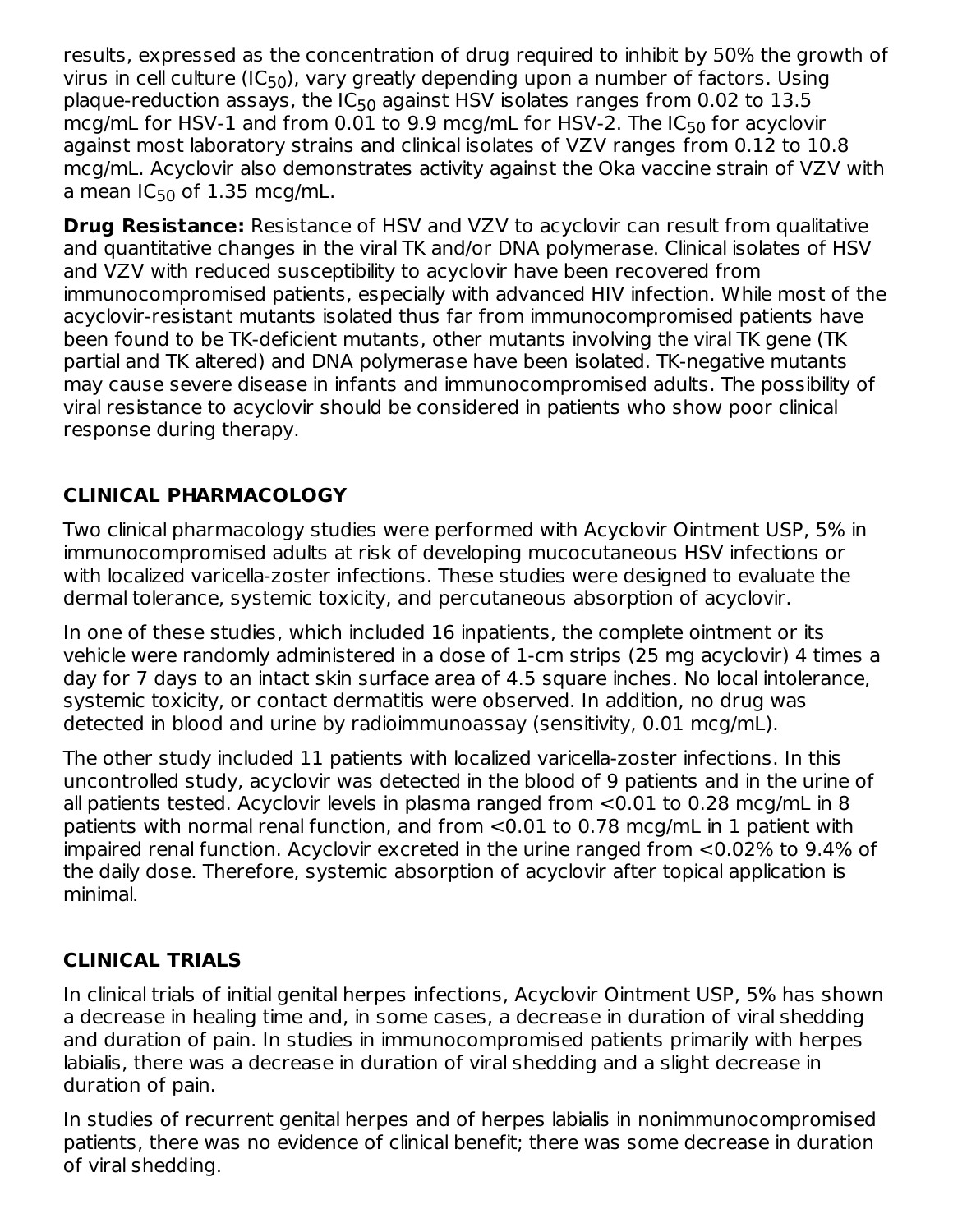### **INDICATIONS AND USAGE**

Acyclovir Ointment USP, 5% is indicated in the management of initial genital herpes and in limited non-life-threatening mucocutaneous HSV infections in immunocompromised patients.

## **CONTRAINDICATIONS**

Acyclovir Ointment USP, 5% is contraindicated in patients who develop hypersensitivity to the components of the formulation.

### **WARNINGS**

Acyclovir Ointment USP, 5% is intended for cutaneous use only and should not be used in the eye.

### **PRECAUTIONS**

**General:** The recommended dosage, frequency of applications, and length of treatment should not be exceeded (see DOSAGE AND ADMINISTRATION). There are no data to support the use of Acyclovir Ointment USP, 5% to prevent transmission of infection to other persons or prevent recurrent infections when applied in the absence of signs and symptoms. Acyclovir Ointment USP, 5% should not be used for the prevention of recurrent HSV infections. Although clinically significant viral resistance associated with the use of Acyclovir Ointment USP, 5% has not been observed, this possibility exists.

**Drug Interactions:** Clinical experience has identified no interactions resulting from topical or systemic administration of other drugs concomitantly with Acyclovir Ointment USP, 5%.

**Carcinogenesis, Mutagenesis, Impairment of Fertility:** Systemic exposure following topical administration of acyclovir is minimal. Dermal carcinogenicity studies were not conducted. Results from the studies of carcinogenesis, mutagenesis, and fertility are not included in the full prescribing information for Acyclovir Ointment USP, 5% due to the minimal exposures of acyclovir that result from dermal application. Information on these studies is available in the full prescribing information for acyclovir capsules, tablets, and suspension and acyclovir for injection.

**Pregnancy: Teratogenic Effects:** Pregnancy Category B. Acyclovir was not teratogenic in the mouse, rabbit, or rat at exposures greatly in excess of human exposure. There are no adequate and well-controlled studies of systemic acyclovir in pregnant women. A prospective epidemiologic registry of acyclovir use during pregnancy was established in 1984 and completed in April 1999. There were 749 pregnancies followed in women exposed to systemic acyclovir during the first trimester of pregnancy resulting in 756 outcomes. The occurrence rate of birth defects approximates that found in the general population. However, the small size of the registry is insufficient to evaluate the risk for less common defects or to permit reliable or definitive conclusions regarding the safety of acyclovir in pregnant women and their developing fetuses. Systemic acyclovir should be used during pregnancy only if the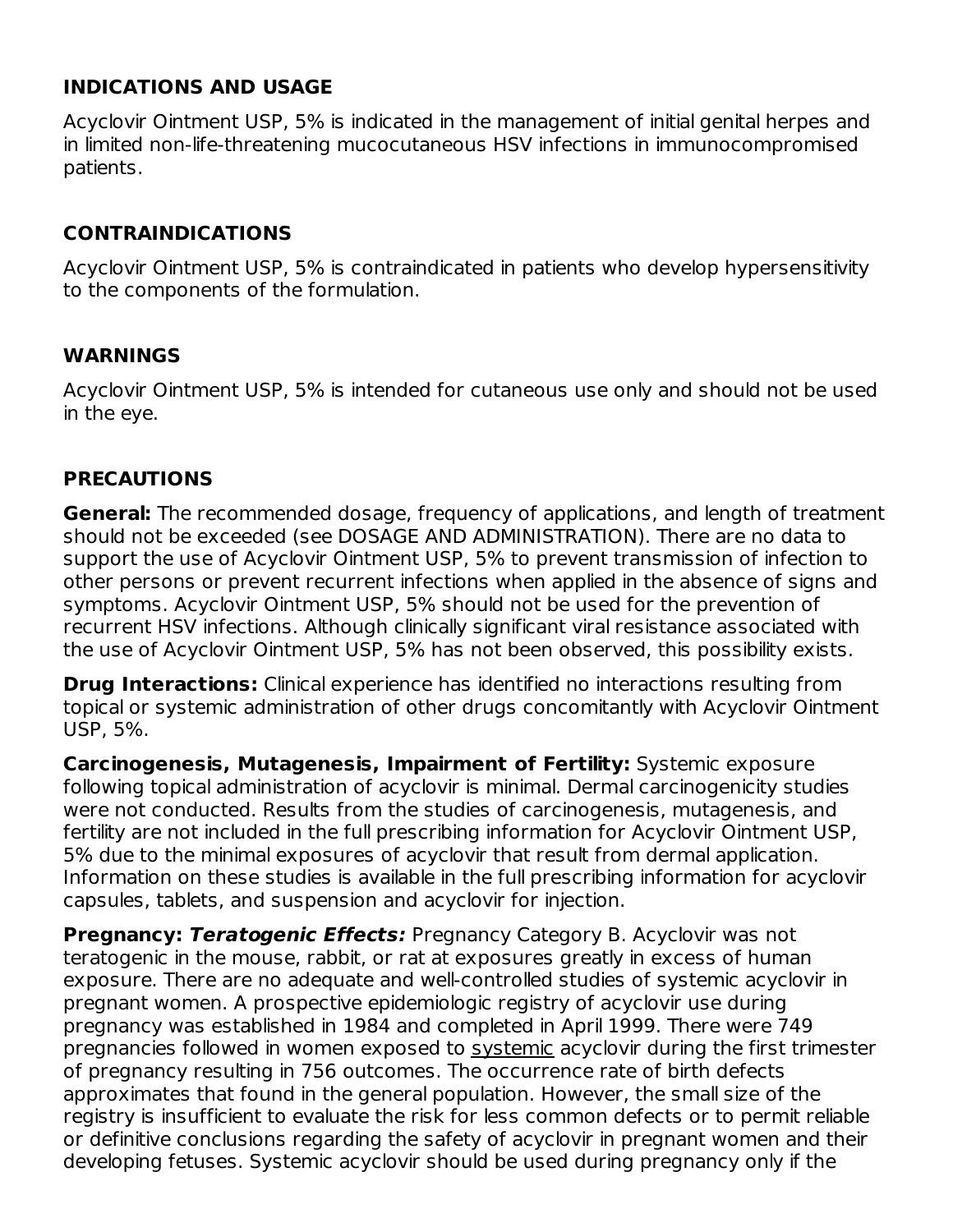potential benefit justifies the potential risk to the fetus.

**Nursing Mothers:** It is not known whether topically applied acyclovir is excreted in breast milk. Systemic exposure following topical administration is minimal. After oral administration of Acyclovir Ointment USP, 5%, acyclovir concentrations have been documented in breast milk in 2 women and ranged from 0.6 to 4.1 times the corresponding plasma levels. These concentrations would potentially expose the nursing infant to a dose of acyclovir up to 0.3 mg/kg/day. Nursing mothers who have active herpetic lesions near or on the breast should avoid nursing.

**Geriatric Use:** Clinical studies of Acyclovir Ointment USP, 5% did not include sufficient numbers of subjects aged 65 and over to determine whether they respond differently from younger subjects. Other reported clinical experience has not identified differences in responses between the elderly and younger patients. Systemic absorption of acyclovir after topical administration is minimal (see CLINICAL PHARMACOLOGY).

**Pediatric Use:** Safety and effectiveness in pediatric patients have not been established.

# **ADVERSE REACTIONS**

In the controlled clinical trials, mild pain (including transient burning and stinging) was reported by about 30% of patients in both the active and placebo arms; treatment was discontinued in 2 of these patients. Local pruritus occurred in 4% of these patients. In all studies, there was no significant difference between the drug and placebo group in the rate or type of reported adverse reactions nor were there any differences in abnormal clinical laboratory findings.

**Observed During Clinical Practice:** Based on clinical practice experience in patients treated with Acyclovir Ointment USP, 5% in the US, spontaneously reported adverse events are uncommon. Data are insufficient to support an estimate of their incidence or to establish causation. These events may also occur as part of the underlying disease process. Voluntary reports of adverse events that have been received since market introduction include:

**General:** Edema and/or pain at the application site.

**Skin:** Pruritus, rash.

### **To report SUSPECTED ADVERSE REACTIONS, contact Xiromed, LLC. at 844- XIROMED (844-947-6633) or FDA at 1-800-FDA-1088 or www.fda.gov/medwatch.**

# **OVERDOSAGE**

Overdosage by topical application of Acyclovir Ointment USP, 5% is unlikely because of limited transcutaneous absorption (see CLINICAL PHARMACOLOGY).

# **DOSAGE AND ADMINISTRATION**

Apply sufficient quantity to adequately cover all lesions every 3 hours, 6 times per day for 7 days. The dose size per application will vary depending upon the total lesion area but should approximate a one-half inch ribbon of ointment per 4 square inches of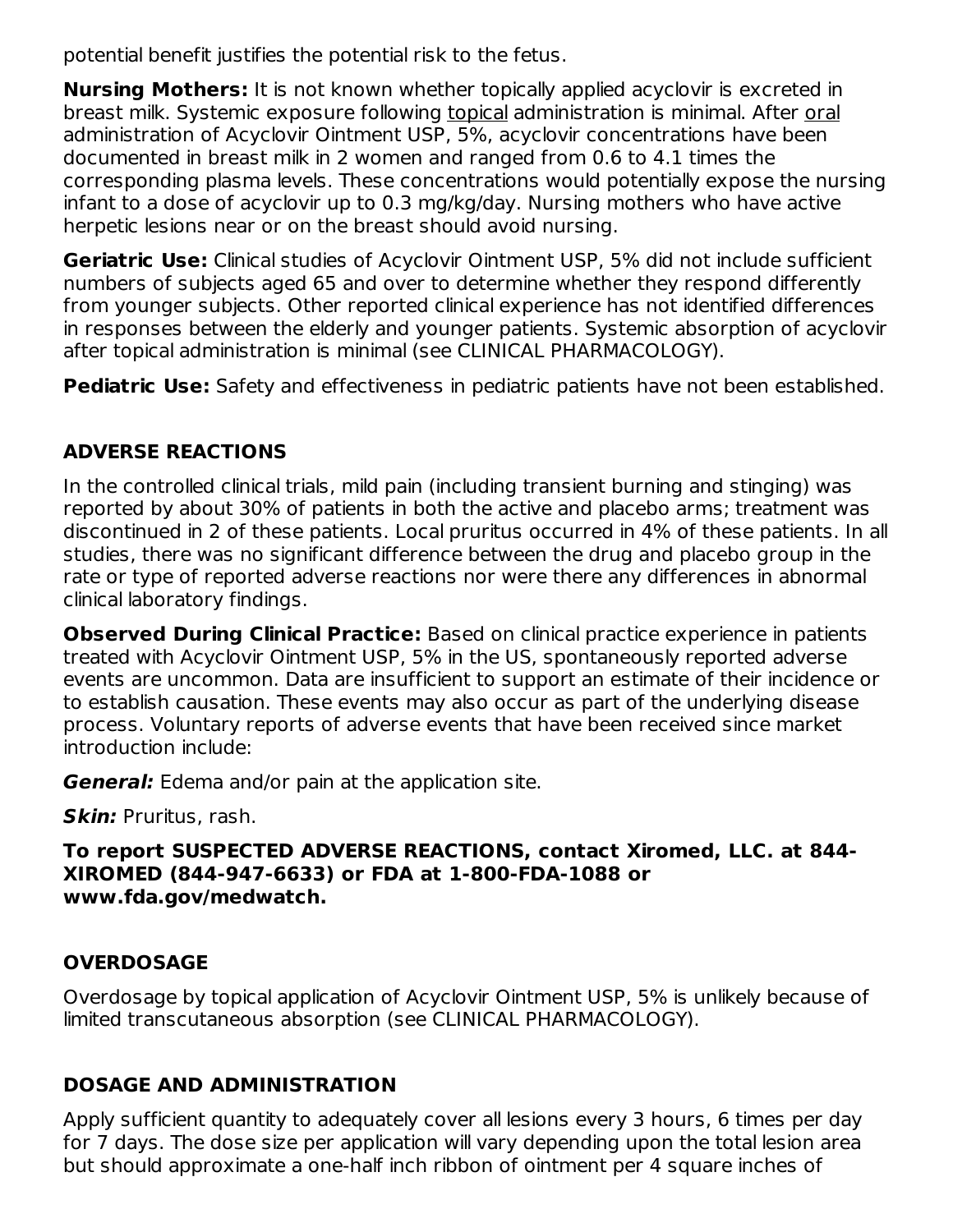surface area. A finger cot or rubber glove should be used when applying Acyclovir Ointment USP, 5% to prevent autoinoculation of other body sites and transmission of infection to other persons. **Therapy should be initiated as early as possible following onset of signs and symptoms.**

#### **HOW SUPPLIED**

Each gram of Acyclovir Ointment USP, 5% contains 50 mg acyclovir in a polyethylene glycol base. It is supplied as follows:

30 g tubes (NDC: 63629-2327-1)

### **Store at 15° to 25°C (59° to 77°F) in a dry place.**

Distributed by: Xiromed, LLC Florham Park, NJ 07932 Made in Spain

R06/2019 PI107-01

#### **Acyclovir 5% Oint, #30**



30 grams

| <b>ACYCLOVIR</b><br>acyclovir ointment   |                              |                                   |  |  |  |  |  |
|------------------------------------------|------------------------------|-----------------------------------|--|--|--|--|--|
| <b>Product Information</b>               |                              |                                   |  |  |  |  |  |
| <b>HUMAN PRESCRIPTION</b><br><b>DRUG</b> | <b>Item Code</b><br>(Source) | NDC:63629-2327(NDC:70700-<br>107) |  |  |  |  |  |
| <b>TOPICAL</b>                           |                              |                                   |  |  |  |  |  |
|                                          |                              |                                   |  |  |  |  |  |
| <b>Active Ingredient/Active Moiety</b>   |                              |                                   |  |  |  |  |  |
|                                          |                              |                                   |  |  |  |  |  |